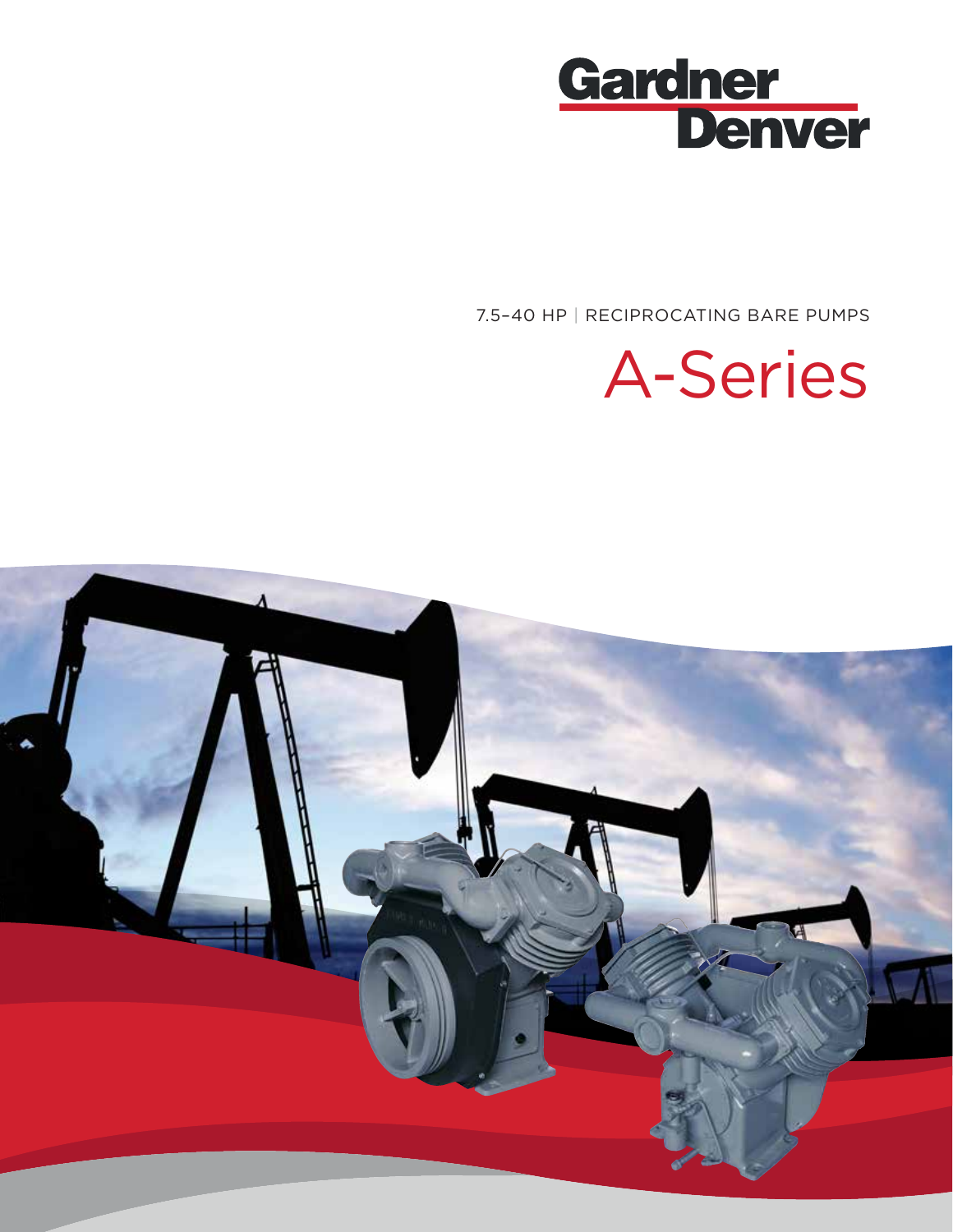### Rugged Durability Premium Performance

Gardner Denver compressors are proven units, known for their reliability over decades of use. We know our products and understand how they operate in many different operating environments. No matter the application, Gardner Denver gets the job done.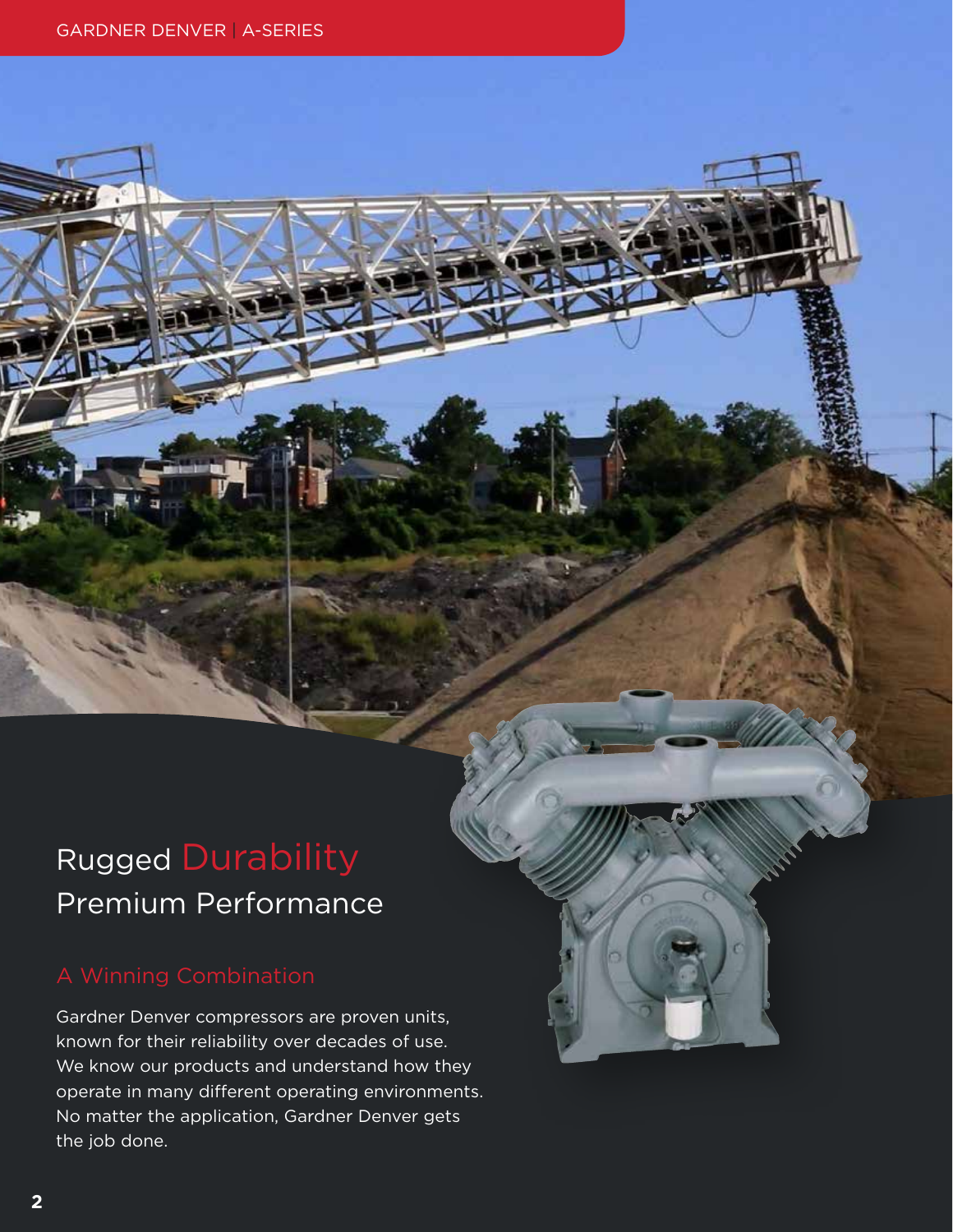# Accessibility & Reliability

Gardner Denver A-Series reputation is built on quality, reliability and accessibility to all components. With a broad range of models, A-Series compressors are designed to provide optimum performance in a wide variety of operations. Regardless of the application, Gardner Denver gets the job done.



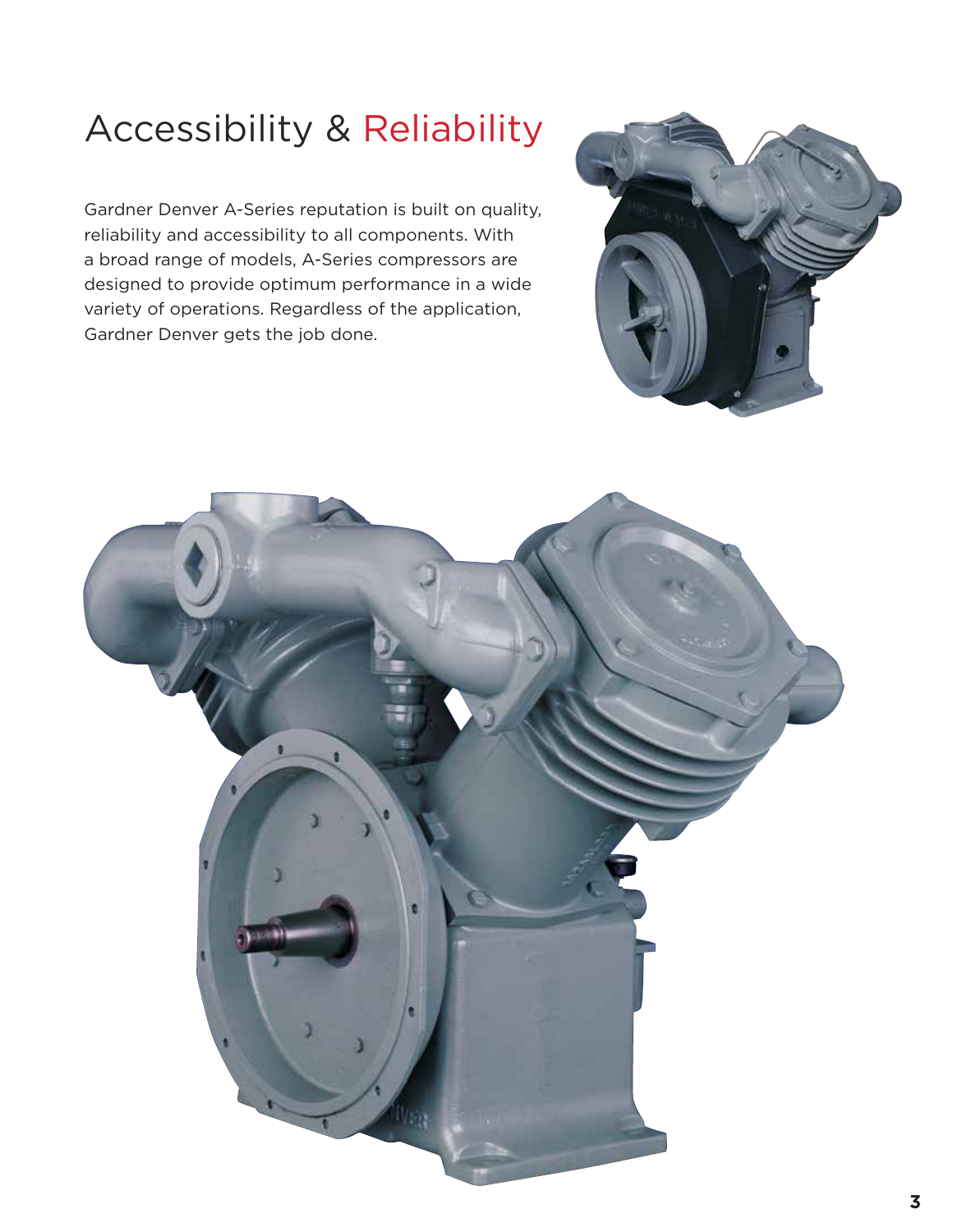### Meet the A-Series



The Gardner Denver APL and APO are single-stage, twocylinder, pressure-lubricated compressors equipped with a two-groove, 17 inch sheave for belt-driven applications. The APL and APO have an integrated cooling fan built into the cast iron sheave for maximum cooling.



The Gardner Denver ATLE6-GD is a single-stage, two-cylinder, pressure-lubricated compressor that is equipped with an SAE#3 bell housing flange for direct engine mounting and remote site operation.



The AVLEK is a single-stage vacuum pump, AVLAN is a singlestage booster and the AVLAV is a two-stage compressor. All A-Series compressors are designed to provide optimum performance in a wide variety of operations.



The ANP is ideal for natural gas gathering applications and is available in both single- and two-stage models.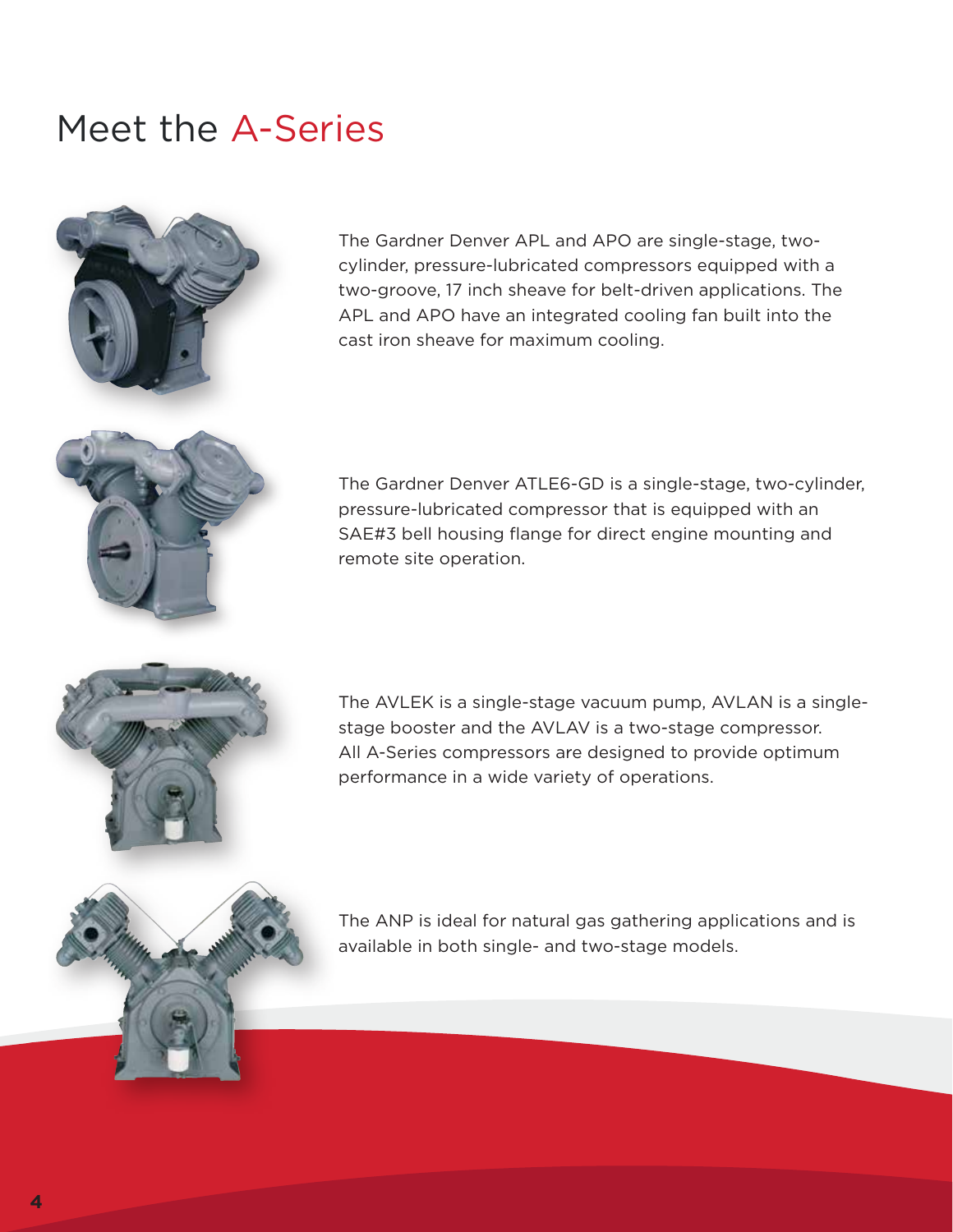

### FEATURES

- ASME pressure relief valve protects the intercooler and first stage from over pressure.
- Tri-Metal insert bearings are two-piece for quick and easy replacement. Counterbalanced crankshaft assures smooth operation.
- Replaceable piston pin bearings are very economical when replacement becomes necessary. The generously sized intercooler provides maximum cooling for the most efficient operation and low power consumption. (AVLAVCAA-GD only)
- Suction unloading valves (where applicable) provide loadless starting and stopping as well as quick response to capacity demands.
- Deep-finned cylinders and heads quickly dissipate the head of compression.
- Crankshaft ends are supported by large tapered roller bearings for smooth operation and long life.
- Oil pressure gauge assures the operator of lubrication system integrity.
- The cylinders and crankcases are built of industrial strength cast iron materials.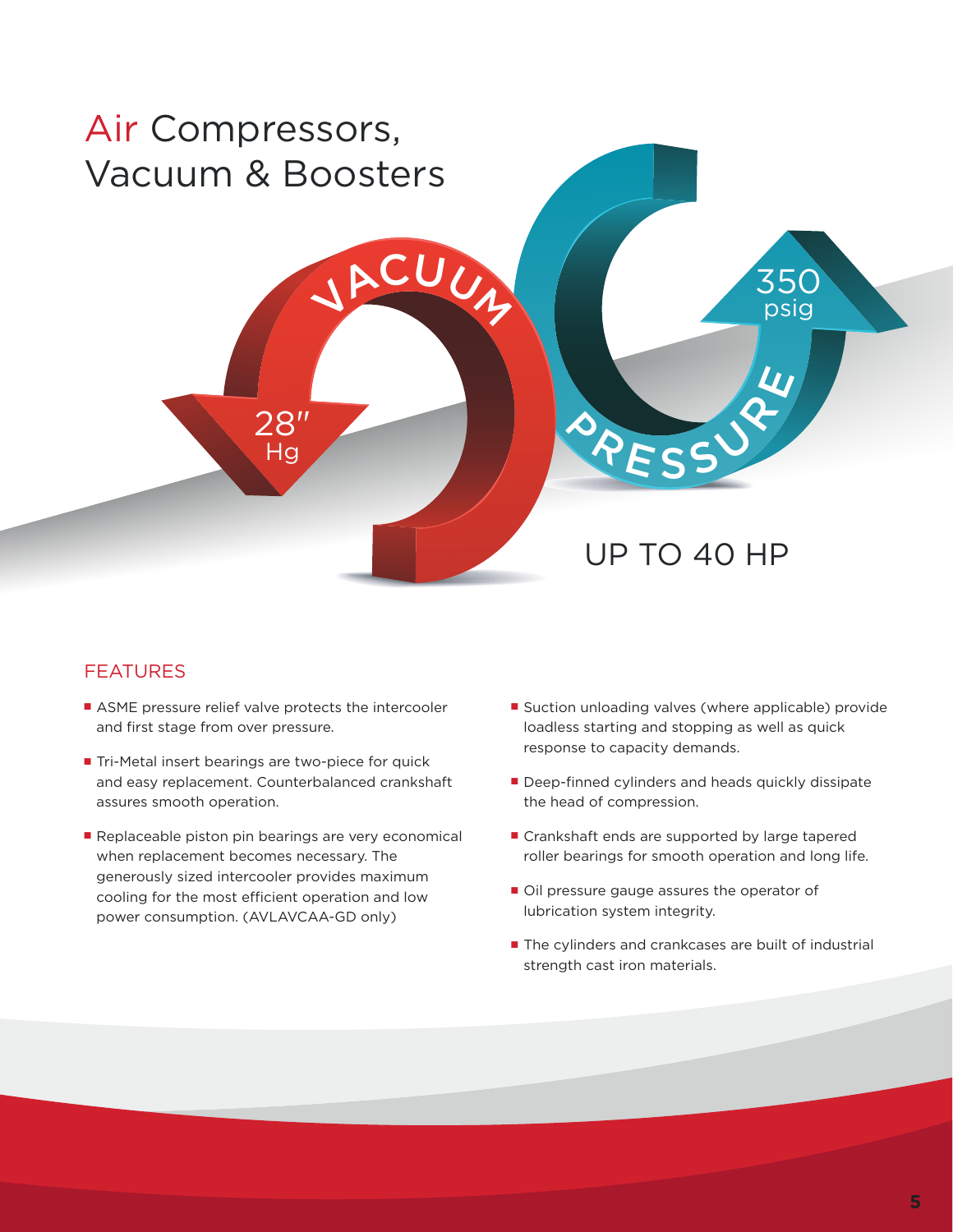### Solution Design Design Service<sup>"</sup> Reliable<br>Dependable <sup>2</sup>2<sup>2</sup> Confidence Technology Benefit Longevity Convenience Performance Durability  $\frac{9}{5}$  Package<br>Convenience Reciprocating Service Confidence Competitive Value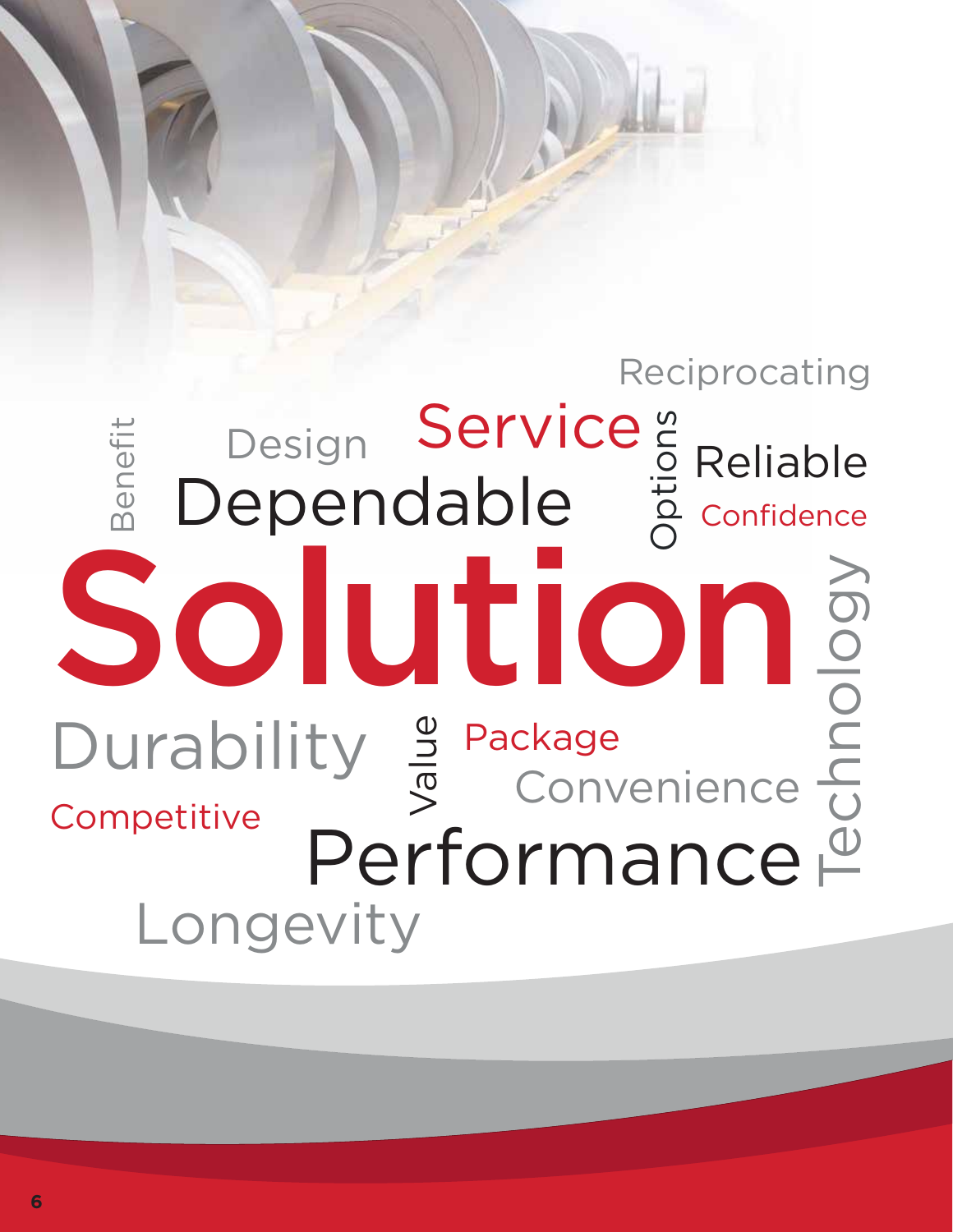## Sales & Service Distributors Across America

#### An Extensive Network

By leveraging the extensive network of Gardner Denver factory-trained authorized local distributors, your sales, service and technical support needs can be handled quickly and easily.

> To find a distributor visit: gardnerdenver.com/gdproducts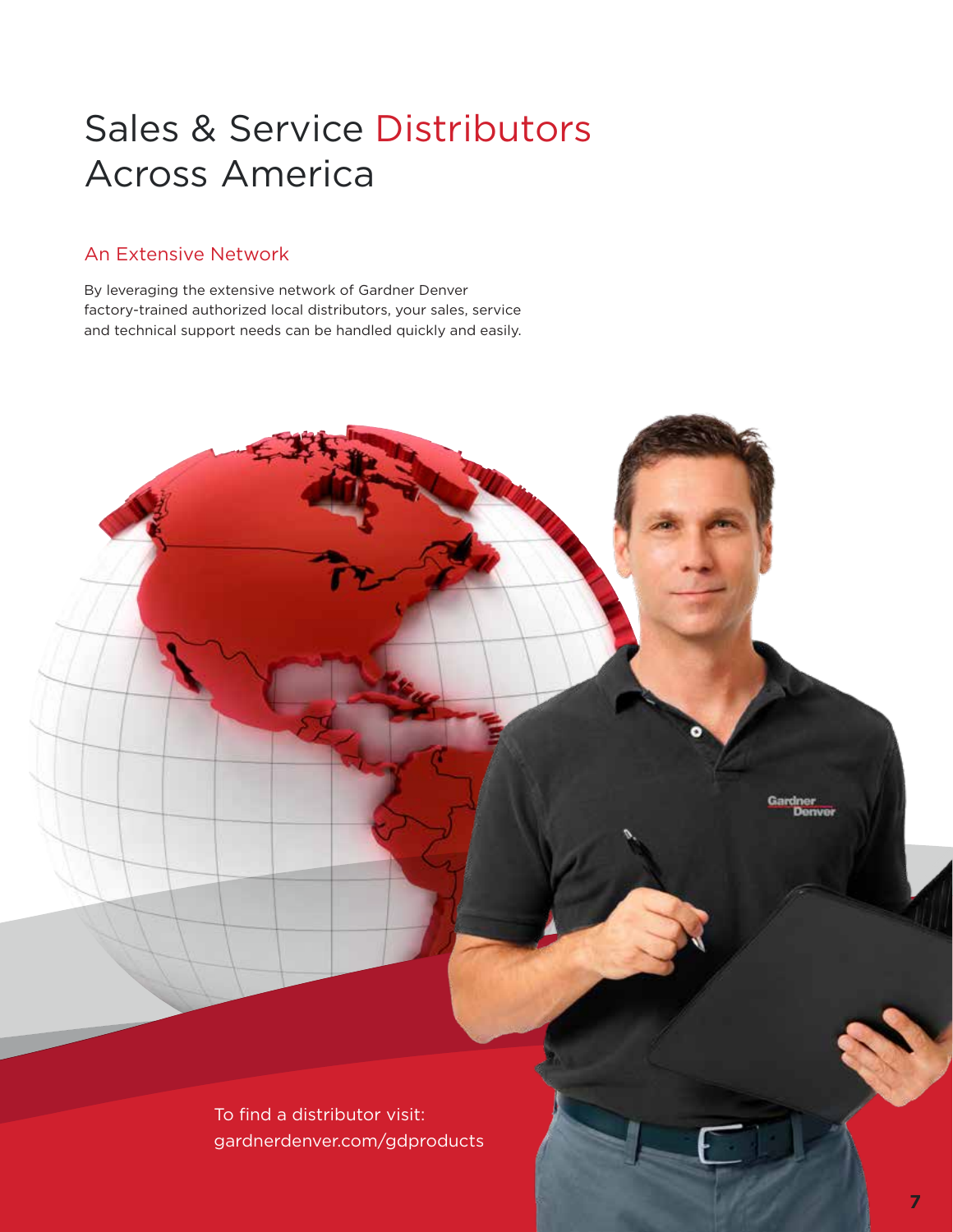## A–Series Bares

Compressor designs optimized for premium service in the following applications:

- Bulk Material Handling
- Engine Starting
- Well Head Servicing

■ Petroleum Refineries ■ Industrial Spraying

#### DIMENSIONS

| <b>MODEL</b> |    | <b>BORE</b><br><b>DIAMETER</b> | <b>SUCTION &amp;</b><br><b>STROKE</b><br><b>DISCHARGE</b><br>PIPE SIZE NPT |           | <b>DIMENSIONS</b><br>$L \times W \times H$ | <b>WEIGHT</b> |     |
|--------------|----|--------------------------------|----------------------------------------------------------------------------|-----------|--------------------------------------------|---------------|-----|
|              | in | 7.875/7.875                    | 3                                                                          | 3         | $41 \times 29 \times 30$                   | lbs           | 750 |
| APL          | mm | 200                            | 76                                                                         | <b>NA</b> | $1041 \times 737 \times 762$               | kg            | 340 |
|              | in | 7.875/7.875                    | 4.5                                                                        | 3         | $41 \times 29 \times 30$                   | lbs           | 750 |
| <b>APO</b>   | mm | 200                            | 114                                                                        | <b>NA</b> | $1041 \times 737 \times 762$               | kg            | 340 |

**28" HG–60 PSIG**  (0.95–4.1 BAR)

CONTINUOUS OPERATION

**5–30 HP** (3.7–22.4 KW)

#### COMPRESSOR SPECIFICATIONS

| <b>MODEL</b> | <b>SPEED</b>    |             | <b>PRESSURE</b> |            | <b>CAPACITY</b>     |
|--------------|-----------------|-------------|-----------------|------------|---------------------|
|              | HP/KW           | <b>PSIG</b> | <b>BAR</b>      | <b>CFM</b> | M <sup>3</sup> /MIN |
|              |                 | 20          | 1.4             | 113        | 3.2                 |
|              |                 | 30          | 2.1             | 105        | 3.0                 |
| <b>APL</b>   | 855<br>15/11.2  | 40          | 2.8             | 98         | 2.8                 |
|              |                 | 50          | 3.4             | 90         | 2.5                 |
|              |                 | 60          | 4.1             | 83         | 3.1                 |
|              |                 | 20          | 1.4             | 145        | 4.1                 |
|              |                 | 30          | 2.1             | 134        | 3.8                 |
| APO          | 698<br>20/14.9  | 40          | 2.8             | 125        | 3.5                 |
|              |                 | 50          | 3.4             | 117        | 3.3                 |
|              |                 | 60          | 4.1             | 110        | 3.1                 |
|              |                 | 20          | 1.4             | 181        | 5.1                 |
|              |                 | 30          | 2.1             | 169        | 4.8                 |
| APO          | 885<br>25/18.6  | 40          | 2.8             | 158        | 4.5                 |
|              |                 | 50          | 3.4             | 148        | 4.2                 |
|              |                 | 60          | 4.1             | 138        | 3.9                 |
|              |                 | 20          | 1.4             | 218        | 6.1                 |
|              |                 | 30          | 2.1             | 205        | 5.8                 |
| APO          | 1072<br>30/22.4 | 40          | 2.8             | 192        | 5.4                 |
|              |                 | 50          | 3.4             | 180        | 5.1                 |
|              |                 | 60          | 4.1             | 168        | 4.8                 |

#### VACUUM SPECIFICATIONS

| <b>MODEL</b> | <b>SPEED</b>   |            | <b>CAPACITY</b>     |    | VAC. - HG |
|--------------|----------------|------------|---------------------|----|-----------|
|              | HP/KW          | <b>CFM</b> | M <sup>3</sup> /MIN | IN | <b>MM</b> |
|              |                | 120        | 3.4                 | 5  | 127       |
| APL          |                | 114        | 3.2                 | 10 | 254       |
|              | 780            | 105        | 3.0                 | 15 | 381       |
|              | 5/3.7          | 92         | 2.6                 | 20 | 508       |
|              |                | 60         | 1.7                 | 25 | 635       |
|              |                | <b>NA</b>  | <b>NA</b>           | 28 | 711       |
|              |                | 167        | 4.7                 | 5  | 127       |
|              | 739<br>7.5/5.6 | 164        | 4.6                 | 10 | 254       |
|              |                | 157        | 4.4                 | 15 | 381       |
| APO          |                | 145        | 4.1                 | 20 | 508       |
|              |                | 99         | 2.8                 | 25 | 635       |
|              |                | <b>NA</b>  | <b>NA</b>           | 28 | 711       |
|              |                | 198        | 5.6                 | 5  | 127       |
|              |                | 193        | 5.5                 | 10 | 254       |
|              | 937            | 185        | 5.2                 | 15 | 381       |
| APO          | 10/7.5         | 169        | 4.8                 | 20 | 508       |
|              |                | 117        | 3.5                 | 25 | 635       |
|              |                | <b>NA</b>  | <b>NA</b>           | 28 | 711       |
|              |                |            |                     |    |           |



**APLGAA-GD, APLGBA-GD, APLHAA-GD, APLHBA-GD** Single-Stage Compressor



**APOGAA-GD, APOGBA-GD, APOHAA-GD, APOHBA-GD** Single-Stage Compressor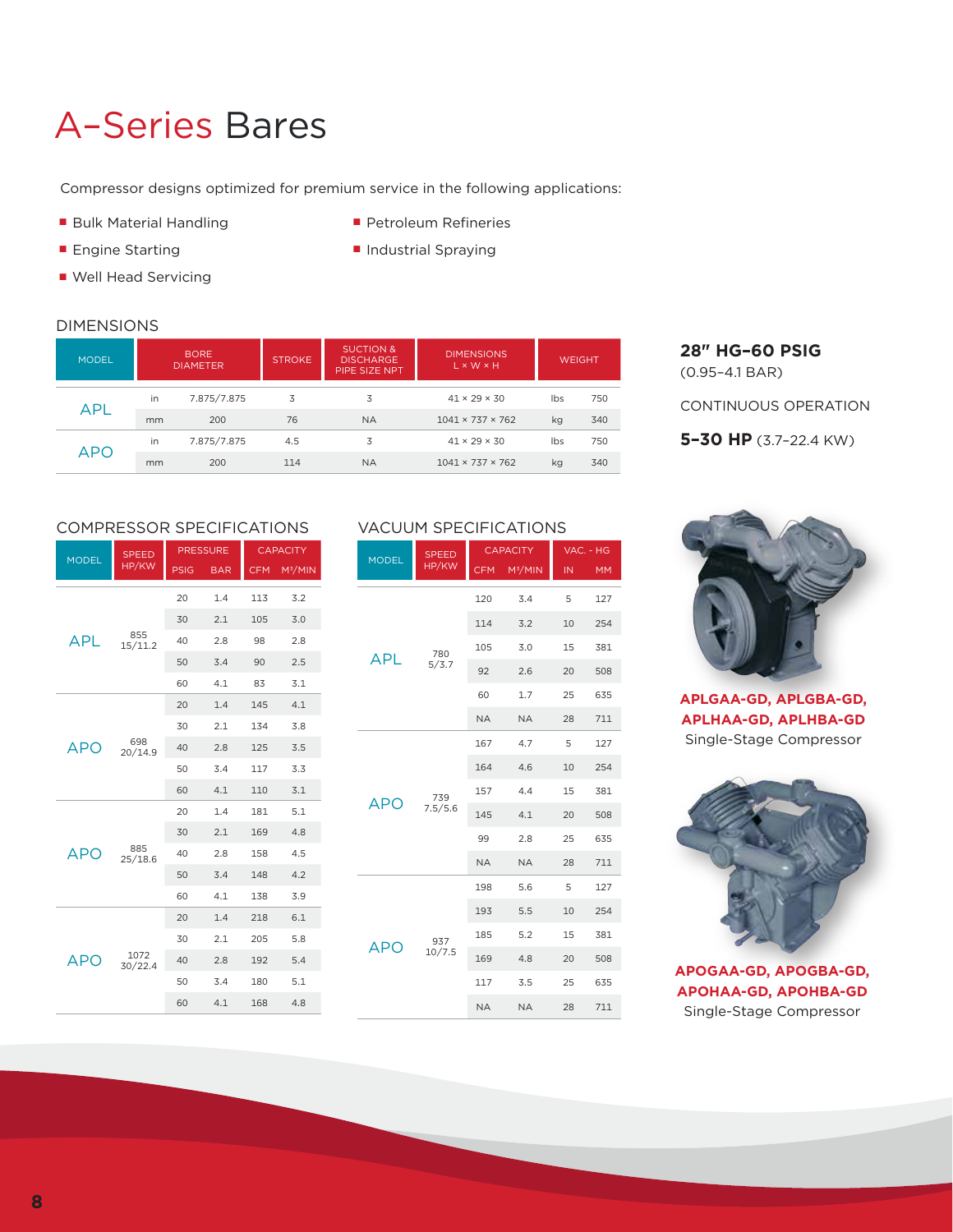#### DIMENSIONS

| <b>MODEL</b> |    | <b>BORE</b><br><b>DIAMETER</b> | <b>STROKE</b> | SUCTION &<br><b>DISCHARGE</b><br>PIPE SIZE<br><b>NPT</b> | <b>DIMENSIONS</b><br>$L \times W \times H$ | <b>WEIGHT</b> |
|--------------|----|--------------------------------|---------------|----------------------------------------------------------|--------------------------------------------|---------------|
|              | in | 7.875                          | 4.50          |                                                          | $41 \times 29 \times 30$                   | lbs 750       |
| ATLE6-GD     | mm | 200                            | 114           | <b>NA</b>                                                | $1041 \times 737 \times 762$               | kg 340        |

#### SPECIFICATIONS

|              |                            | <b>PISTON</b>                     | OIL                | <b>MAXIMUM</b>            | @ 30 PSIG - 2.07 BARS               |                             |                                   |                        |  |
|--------------|----------------------------|-----------------------------------|--------------------|---------------------------|-------------------------------------|-----------------------------|-----------------------------------|------------------------|--|
| <b>MODEL</b> | <b>SPEED</b><br><b>RPM</b> | <b>DISPLACE-</b><br><b>MENT</b>   | <b>CAPACITY</b>    | <b>PRESSURE</b>           | <b>DISCHARGE</b><br><b>AIR TEMP</b> |                             | <b>FLOW</b>                       | <b>BHP</b>             |  |
|              |                            | <b>CFM</b><br>M <sup>3</sup> /MIN | QTS<br><b>LTRS</b> | <b>PSIG</b><br><b>BAR</b> | ۰F<br>$\overline{C}$                | <b>DUTY</b><br><b>CYCLE</b> | <b>CFM</b><br>M <sup>3</sup> /MIN | <b>HP</b><br><b>KW</b> |  |
| ATLE6-GD     | 1550                       | 262<br>7.8                        | 9<br>8.5           | 30<br>2.07                | 400<br>204                          | Inter-<br>mittent           | 180<br>5.1                        | 29<br>22               |  |

#### DIMENSIONS

| <b>MODEL</b>       | <b>BORE</b><br><b>DIAMETER</b> |           | <b>STROKE</b> | <b>SUCTION &amp;</b><br><b>DISCHARGE</b><br>PIPE SIZE<br><b>NPT</b> | <b>DISCHARGE</b> | <b>DIMENSIONS</b><br>$L \times W \times H$ | <b>WEIGHT</b> |
|--------------------|--------------------------------|-----------|---------------|---------------------------------------------------------------------|------------------|--------------------------------------------|---------------|
| AVLAVCAA-GD        | in                             | 8.00/4.25 | 4.50          | $\overline{2}$                                                      | $\overline{2}$   | $40 \times 27 \times 33$                   | lbs 680       |
|                    | mm                             | 203/108   | 114           | <b>NA</b>                                                           | <b>NA</b>        | $1016 \times 686 \times 838$               | kg 308        |
| <b>AVLANCAA-GD</b> | in                             | 4.25/4.25 | 4.50          | 3                                                                   | $\overline{2}$   | $38 \times 27 \times 33$                   | lbs 600       |
|                    | mm                             | 108       | 114           | <b>NA</b>                                                           | <b>NA</b>        | $965 \times 686 \times 838$                | kg 272        |
|                    | in                             | 7.50/7.50 | 3             | 3                                                                   | 3                | $38 \times 27 \times 33$                   | lbs 600       |
| <b>AVLEKCAA-GD</b> | mm                             | 191       | 76            | <b>NA</b>                                                           | <b>NA</b>        | $965 \times 686 \times 838$                | kg 272        |

#### COMPRESSOR SPECIFICATIONS

| <b>MODEL</b>       | HP/KW | <b>SPEED</b> |                                                        | <b>PRESSURE</b>                                                     | <b>CAPACITY</b> |                     |  |  |  |
|--------------------|-------|--------------|--------------------------------------------------------|---------------------------------------------------------------------|-----------------|---------------------|--|--|--|
|                    |       |              | <b>PSIG</b>                                            | <b>BAR</b>                                                          | <b>CFM</b>      | M <sup>3</sup> /MIN |  |  |  |
|                    |       | 968          | 100                                                    | 6.90                                                                | 101             | 2.86                |  |  |  |
|                    |       | 922          | 125                                                    | 8.62                                                                | 96.5            | 2.73                |  |  |  |
|                    | 25/19 | 830          | 175                                                    | 12.07                                                               | 85              | 2.41                |  |  |  |
| <b>AVLAVCAA-GD</b> |       | 784          | 250                                                    | 17.24                                                               | 78              | 2.21                |  |  |  |
|                    |       | 1106         | 100                                                    | 6.90                                                                | 116             | 3.29                |  |  |  |
|                    | 30/22 | 1014         | 125                                                    | 8.62                                                                | 105             | 2.97                |  |  |  |
|                    |       | 968          | 175                                                    | 12.07                                                               | 99              | 2.80                |  |  |  |
|                    |       | 876          | 250                                                    | 17.24                                                               | 87              | 2.46                |  |  |  |
| <b>AVLANCAA-GD</b> |       |              |                                                        | Suction Pressures: 1-140 psig<br>Discharge Pressure: Up to 350 psig |                 |                     |  |  |  |
|                    | 40/30 |              | Consult factory for sizing<br>& technical information. |                                                                     |                 |                     |  |  |  |

#### VACUUM SPECIFICATIONS

|              | <b>SPEED</b>                      |            | <b>CAPACITY</b>     | VAC. - HG |           |  |
|--------------|-----------------------------------|------------|---------------------|-----------|-----------|--|
| <b>MODEL</b> | HP/KW                             | <b>CFM</b> | M <sup>3</sup> /MIN | IN        | <b>MM</b> |  |
|              |                                   | 169        | 4.79                | 5         | 127       |  |
|              |                                   | 160        | 4.53                | 10        | 254       |  |
| AVLEKCAA-GD  | 870<br>$7.5 - 10/$<br>$5.6 - 7.5$ | 146        | 4.13                | 15        | 381       |  |
|              |                                   | 122        | 3.46                | 20        | 508       |  |
|              |                                   | 62         | 1.75                | 25        | 635       |  |

#### **25" HG–350 PSIG**  (6.9–17.24 BAR

**CONTINUOUS** OPERATION

**7.5–40 HP** (5.6–30 KW)



**ATLE6-GD** Single-Stage Compressor

- Pressure Lubricated
- SAE #3 Bell Housing
- Low Pressure Bare
- Factory Fill with AEON 500
- Single-Stage, 2 Cylinders
- Single-Stage Vacuum and Booster Bare
- Two-Stage Air Compressor Bare
- Pressure Lubricated
- Factory Fill with AEON 500
- Cast Iron Construction



**AVLANCAA-GD** Single-Stage Booster



**AVLEKCAA-GD** Single-Stage Vacuum Pump



**AVLAVCAA-GD** Two-Stage Compressor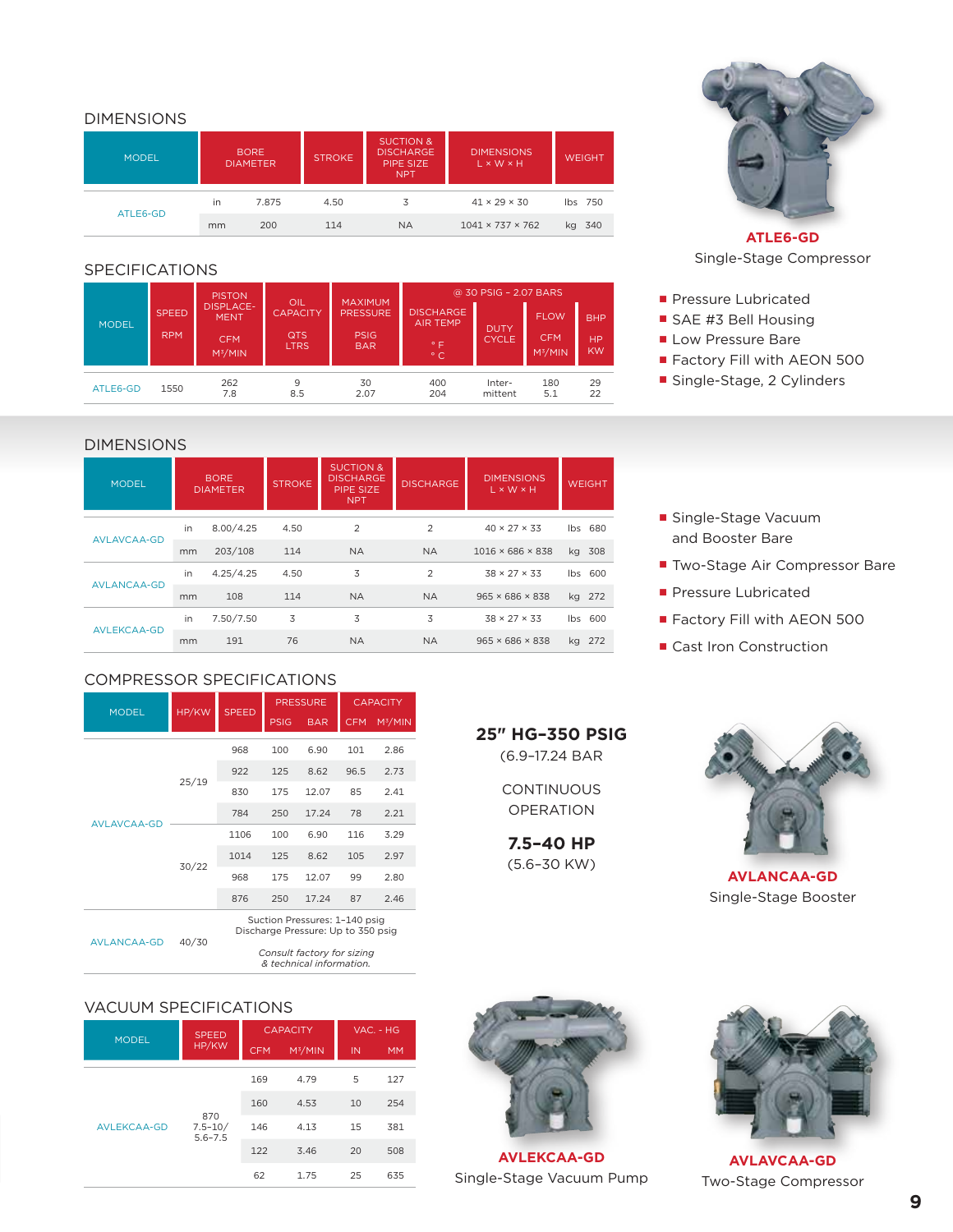# A–Series Natural Gas Bares





**ANPEAA-GD**



**ANPHAA-GD**

#### ANPEAA-GD, ANPHAA-GD

Ideal for use in natural gas gathering applications

- Concentric Ring Type Valves
- AISI 420 Stainless Steel Discs & Springs
- Drive Sheave with Turbo Fins
- Viton O-Rings
- Threaded Crankcase Vent Connection
- Counter Balanced Crankshaft
- Cast-Iron Construction
- Factory Fill with AEON 500

#### COMPRESSOR SPECIFICATIONS

| <b>DESCRIPTION</b>     | ANPHAA-GD                     | ANPEAA-GD                |
|------------------------|-------------------------------|--------------------------|
| Compressor HP Range    | 40 Max                        | 40 Max                   |
| Rotation (drive end)   | Clockwise                     | Clockwise                |
| Valves                 | Plain                         | Plain                    |
| Bore & Stroke (inches) | 7.87 & 7.87 × 4.5             | $4.25 & 4.25 \times 4.5$ |
| Speed Range (RPM)      | 550-1000                      | 550-1000                 |
| Number Cylinders       | $\overline{2}$                | $\overline{2}$           |
| Weight (pounds)        | 750                           | 600                      |
| Dimensions (inches)    | $L$ 40.3<br>W 28.78<br>H 29.9 | $L$ 33.9 W 24.34 H 26.8  |
| Maximum Pressure       | 60 PSIG                       | 250 PSIG                 |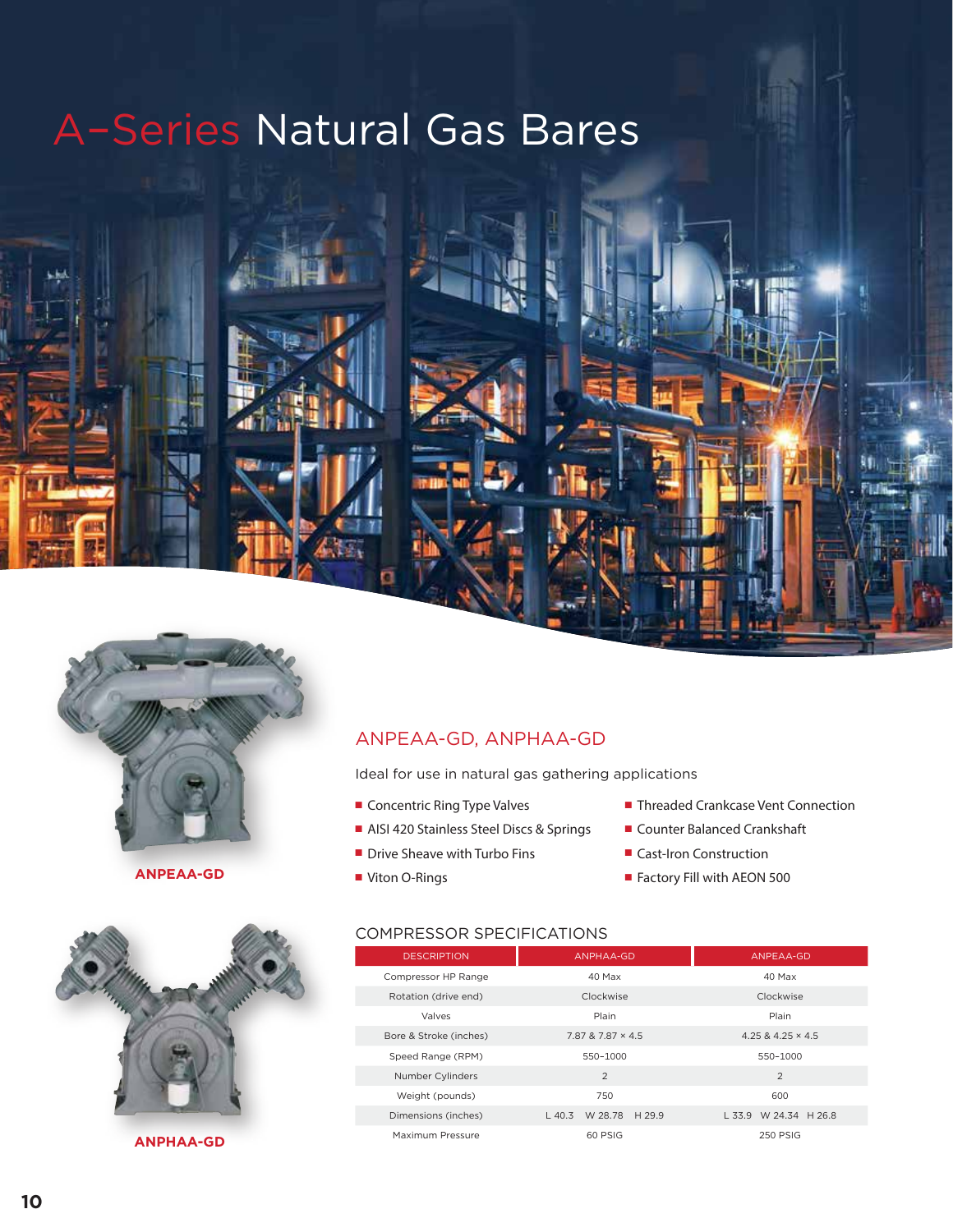#### ANPHAA PERFORMANCE @ 968 RPM

| <b>MSCFD</b> |                 |                 |       |       |       |       | <b>DISCHARGE PSIG</b> |       |        |        |        |        |
|--------------|-----------------|-----------------|-------|-------|-------|-------|-----------------------|-------|--------|--------|--------|--------|
|              |                 | 10 <sup>°</sup> | 15    | 20    | 25    | 30    | 35                    | 40    | 45     | 50     | 55     | 60     |
|              | $-10$           | 70.4            | 66.3  | 62.3  | 58.5  |       |                       |       |        |        |        |        |
|              | $-5$            | 180.1           | 172.7 | 165.5 | 158.4 | 150.7 | 146.5                 | 142.3 | 138.2  | 134.2  | 130.2  | 126.3  |
|              | $\circ$         | 292.7           | 284.8 | 277.2 | 269.6 | 262.3 | 255.0                 | 247.9 | 240.8  | 233.8  | 226.8  | 222.5  |
|              | 5 <sup>5</sup>  | 406.0           | 397.8 | 389.8 | 381.9 | 374.2 | 366.6                 | 359.2 | 351.8  | 344.5  | 337.3  | 330.2  |
|              | 10 <sup>°</sup> |                 | 511.3 | 502.9 | 494.8 | 486.8 | 479.0                 | 471.3 | 463.7  | 456.1  | 448.7  | 441.3  |
| SUCTION PSIG | 15              |                 |       |       | 608.1 | 599.9 | 591.9                 | 583.9 | 576.1  | 568.3  | 560.7  | 553.1  |
|              | 20              |                 |       |       |       | 713.3 | 705.0                 | 696.9 | 688.9  | 681.0  | 673.2  | 665.4  |
|              | 25              |                 |       |       |       |       | 818.5                 | 810.2 | 802.0  | 793.9  | 786.0  | 778.1  |
|              | 30              |                 |       |       |       |       |                       | 923.7 | 915.4  | 907.2  | 899.0  | 891.0  |
|              | 35              |                 |       |       |       |       |                       |       | 1028.9 | 1020.6 | 1012.3 | 1004.1 |
|              | 40              |                 |       |       |       |       |                       |       |        |        | 1125.8 | 1117.5 |
|              | 45              |                 |       |       |       |       |                       |       |        |        |        | 1231.0 |

| <b>BHP</b>   |                 |                 | <b>DISCHARGE PSIG</b> |      |      |      |      |      |      |      |      |      |  |  |
|--------------|-----------------|-----------------|-----------------------|------|------|------|------|------|------|------|------|------|--|--|
|              |                 | 10 <sup>°</sup> | 15 <sup>°</sup>       | 20   | 25   | 30   | 35   | 40   | 45   | 50   | 55   | 60   |  |  |
|              | $-10$           | 9.1             | 10.1                  | 11.1 | 12.0 |      |      |      |      |      |      |      |  |  |
|              | $-5$            | 12.7            | 14.3                  | 15.5 | 16.5 | 17.3 | 18.4 | 19.5 | 20.5 | 21.5 | 22.5 | 23.4 |  |  |
|              | $\circ$         | 12.5            | 15.5                  | 18.0 | 20.0 | 21.6 | 22.9 | 24.0 | 25.0 | 25.9 | 26.7 | 27.8 |  |  |
|              | 5 <sup>1</sup>  | 10.4            | 14.5                  | 17.8 | 20.7 | 23.3 | 25.5 | 27.3 | 28.9 | 30.2 | 31.3 | 32.4 |  |  |
|              | 10 <sup>°</sup> |                 | 11.7                  | 16.2 | 19.8 | 23.0 | 25.9 | 28.5 | 30.9 | 32.9 | 34.6 | 36.1 |  |  |
| SUCTION PSIG | 15              |                 |                       |      | 17.9 | 21.7 | 25.1 | 28.2 | 31.1 | 33.8 | 36.2 | 38.3 |  |  |
|              | 20              |                 |                       |      |      | 19.4 | 23.5 | 27.0 | 30.3 | 33.4 | 36.3 | 39.0 |  |  |
|              | 25              |                 |                       |      |      |      | 20.9 | 25.2 | 28.9 | 32.3 | 35.5 | 38.6 |  |  |
|              | 30              |                 |                       |      |      |      |      | 22.2 | 26.8 | 30.7 | 34.3 | 37.6 |  |  |
|              | 35              |                 |                       |      |      |      |      |      | 23.4 | 28.4 | 32.5 | 36.1 |  |  |
|              | 40              |                 |                       |      |      |      |      |      |      |      | 29.8 | 34.1 |  |  |
|              | 45              |                 |                       |      |      |      |      |      |      |      |      | 31.2 |  |  |

Note: Sweet Natural Gas with N Value of 1.3; MSCFD = Flow at 14.7 PSIA and 60° F

#### ANPEAA PERFORMANCE @ 968 RPM

|              |                 |       |       |       |       | <b>DISCHARGE PSIG</b> |       |       |       |       |
|--------------|-----------------|-------|-------|-------|-------|-----------------------|-------|-------|-------|-------|
| <b>MSCFD</b> |                 | 50    | 75    | 100   | 125   | <b>150</b>            | 175   | 200   | 225   | 250   |
|              | $\circ$         | 57.6  | 46.1  | 36.1  |       |                       |       |       |       |       |
|              | 10 <sup>°</sup> | 123.8 | 108.2 | 92.8  | 82.1  | 71.9                  | 61.9  | 52.3  |       |       |
|              | 20              | 191.3 | 174.7 | 158.9 | 143.7 | 128.8                 | 118.1 | 107.8 | 97.6  | 87.7  |
|              | 30              | 259.3 | 242.1 | 225.6 | 209.7 | 194.3                 | 179.3 | 164.9 | 154.2 | 143.7 |
|              | 40              |       | 310.0 | 292.9 | 276.5 | 260.6                 | 245.0 | 229.8 | 214.9 | 200.9 |
|              | 50              |       | 378.2 | 360.7 | 343.8 | 327.4                 | 311.4 | 295.8 | 280.5 | 265.4 |
| SUCTION PSIG | 60              |       | 446.7 | 428.8 | 411.5 | 394.7                 | 378.3 | 362.3 | 346.6 | 331.2 |
|              | 70              |       |       | 497.1 | 479.4 | 462.3                 | 445.6 | 429.2 | 413.2 | 397.5 |
|              | 80              |       |       | 565.6 | 547.6 | 530.1                 | 513.1 | 496.5 | 480.1 | 464.1 |
|              | 90              |       |       |       | 616.0 | 598.2                 | 580.9 | 564.0 | 547.4 | 531.0 |
|              | 100             |       |       |       | 684.5 | 666.5                 | 648.9 | 631.7 | 614.8 | 598.3 |

| <b>BHP</b>   |         | <b>DISCHARGE PSIG</b> |      |      |      |      |      |      |      |      |
|--------------|---------|-----------------------|------|------|------|------|------|------|------|------|
|              |         | 50                    | 75   | 100  | 125  | 150  | 175  | 200  | 225  | 250  |
| SUCTION PSIG | $\circ$ | 6.4                   | 6.8  | 6.8  |      |      |      |      |      |      |
|              | 10      | 8.9                   | 10.2 | 10.7 | 11.2 | 11.5 | 11.4 | 11.0 |      |      |
|              | 20      | 9.4                   | 12.4 | 14.0 | 14.7 | 15.1 | 15.7 | 16.0 | 16.1 | 16.0 |
|              | 30      | 8.8                   | 13.0 | 15.9 | 17.6 | 18.5 | 19.1 | 19.5 | 20.0 | 20.4 |
|              | 40      |                       | 12.7 | 16.6 | 19.4 | 21.1 | 22.3 | 23.0 | 23.5 | 23.9 |
|              | 50      |                       | 11.9 | 16.5 | 20.1 | 22.8 | 24.7 | 25.9 | 26.8 | 27.4 |
|              | 60      |                       | 10.1 | 15.9 | 20.1 | 23.6 | 26.2 | 28.2 | 29.5 | 30.5 |
|              | 70      |                       |      | 14.9 | 19.7 | 23.7 | 27.1 | 29.7 | 31.6 | 33.1 |
|              | 80      |                       |      | 13.1 | 19.0 | 23.5 | 27.3 | 30.5 | 33.1 | 35.1 |
|              | 90      |                       |      |      | 17.9 | 22.9 | 27.1 | 30.8 | 34.0 | 36.5 |
|              | 100     |                       |      |      | 16.1 | 22.0 | 26.7 | 30.7 | 34.3 | 37.4 |